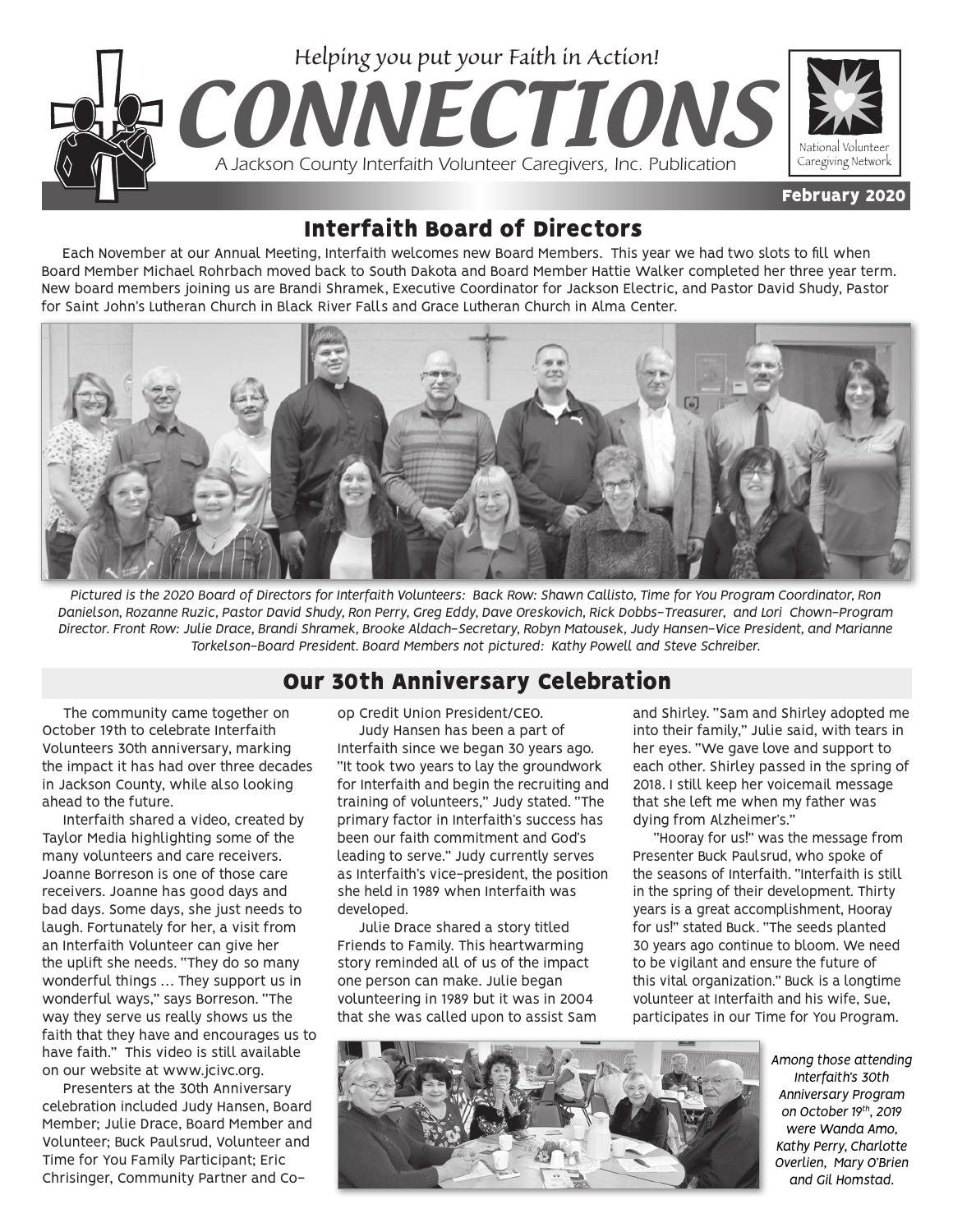# A•N•N•U•A•L R•E•P•O•R•T

## President's Report

2019 has been a great year at Interfaith! Through our commitment to service, we've continued to meet the needs of the community through the many volunteers who have believed in giving back for 30 years. Without the support of these caring individuals, the work we do and the service we provide wouldn't be possible. We're so honored to be able to be a part of the lives of the care receivers.

Our community continues to grow and change. Through these changes, we've seen an increased demand for new programming and services. With these changes, the Board of Directors

felt it was time to update our Mission Statement and develop Core Values that accurately represent the agency.

Our updated mission statement clearly supports the dedication of our volunteers. Interfaith really does give our volunteers the opportunity to put their faith in action to serve those who need us. Our newly developed core values help us stay the course to live up to our mission. While identifying these core values, we wanted to highlight the qualities of our volunteers. Words like compassion, collaboration, serving all are highlighted. Additionally, the board of directors is committed to fostering

## Program Director's Report MISSION STATEMENT

The New Year is always a great time to reflect on the past year and be thankful for all of our blessings. At Interfaith, we have so much to be thankful for. In 2019 we had over 200 amazing volunteers who gave 8,100 volunteer hours. It is because of all of these wonderful volunteers that Interfaith was awarded with the Black River Area Chamber of Commerce's Service Organization of the Year Award.

In May, the Board of Directors and staff completed a Strategic Plan, evaluating our mission and our core values. While we revised our mission, what we are doing hasn't changed. We are still assisting health impaired older adults, individuals with disabilities, and those with unmet needs.

Our new mission reads: Volunteers of Jackson County Interfaith put their faith in action by using their gifts and talents to serve those living in our area communities. I am so proud of the board and staff for their leadership in developing our strategic plan. Their guidance and support is such a blessing to us.



the Program Assistant position into two positions. In November, we welcomed Denise Lahodik as the new Volunteer Coordinator for Interfaith, working two days a week and assisting with our ongoing matches. Laura Hansen started in December as the new Bookkeeper for Interfaith, working the other two days of the week. Denise and Laura are definitely two of our blessings at Interfaith and we are so happy to welcome them.

Yes, in 2019 Interfaith was extremely blessed. We are blessed beyond measure for the helping hands that come in so many forms --From staff, to our volunteers, our community partners, board members and donors who ensure that Interfaith continues to be a part of the wonderful community that we call home.

With many blessings and thanks.





*Black River Area Chamber of Commerce's 2019 Service Organization of the Year Award was presented to Interfaith during the Chamber's Annual Meeting and Banquet in March 2019.*

independence and innovative programming. You can count on Interfaith to use these values and our



mission to meet the needs of those living in our community.

Thank you to all who are living out their faith through service. "Each of you should use whatever gift you have received to serve others, as faithful stewards of God's grace in its various forms." 1 Peter 4:10. Your faithful service impacts lives.

*– Marianne Torkelson*

Volunteers of Jackson County Interfaith put their faith in action by using their gifts and talents to serve those living in our area communities.

### —————————————————————— CORE VALUES

#### Put Faith In Action

• Provide an opportunity for our communities, congregations, organizations, businesses, and individuals to serve others.

#### Share Compassion

• Have compassion to understand where we are needed and to discern how and whom we can best help.

#### Foster Independence

• Assist the elderly and disabled to safely live independently as long as possible.

#### Collaboration

 $\bullet$  Collaborate with area human service agencies and area partners to serve our communities.

#### Innovative Programming

 $\bullet$  Develop creative programs that address unmet community needs, while avoiding duplication of services.

### —————————————————————— VISION STATEMENT

Interfaith will lead in providing programs and volunteer opportunities to meet the evolving needs of our area communities.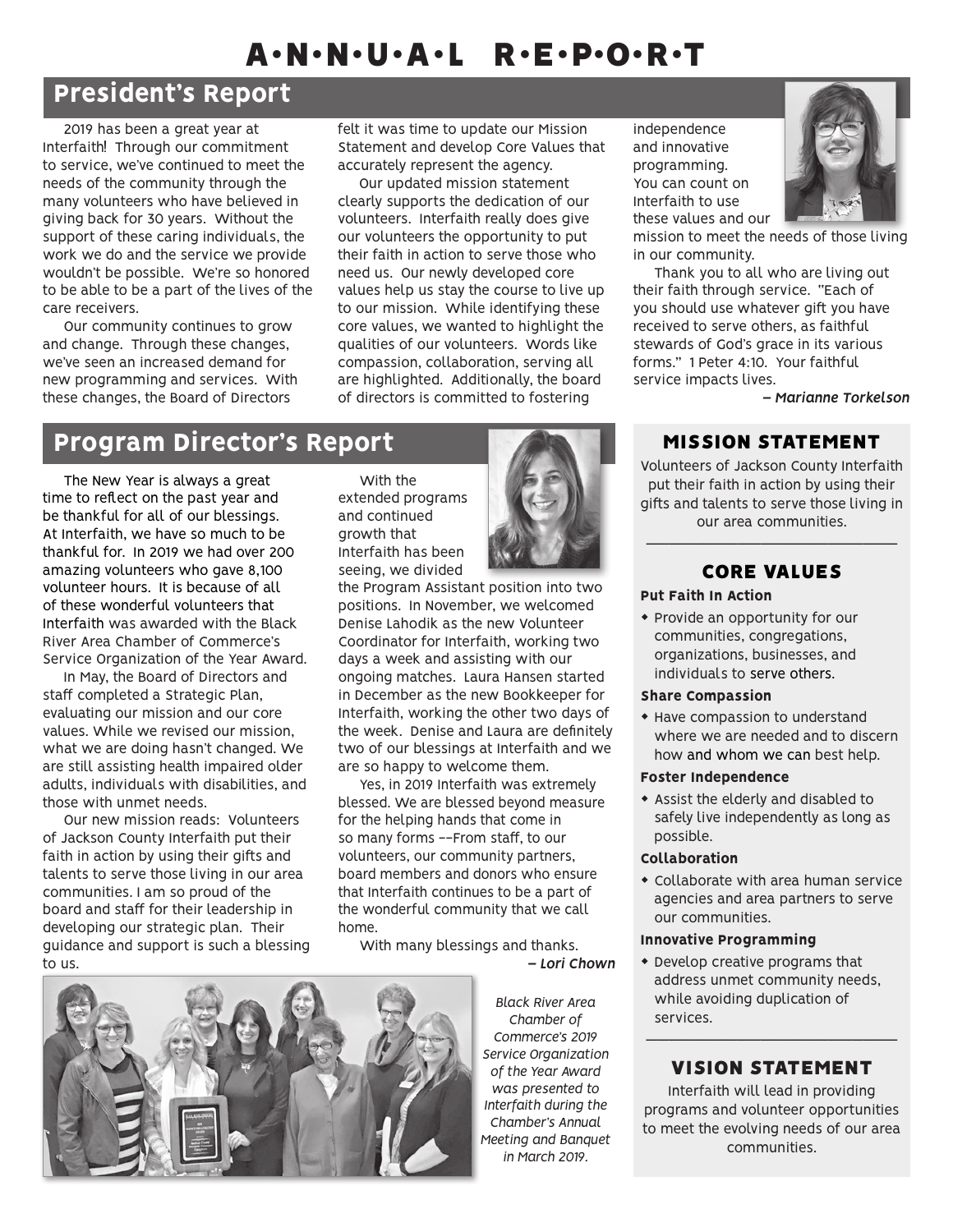### *Time For You* Report

With winter well upon us, you may find the changing seasons have an effect on people dealing with dementia, especially moving into the winter months when the days shorten. These behaviors are known as sundowning and can affect the day-to-day life of someone suffering with dementia.

When the seasons begin to change to fall and winter, we receive less sunlight during daytime hours. The increased amount of darkness can cause confusion, wandering and irritability for dementia patients. Generally, sundowning begins to show signs once the sun has set, therefore upsetting the circadian rhythm of the individual. The person with dementia may experience increased pacing, restlessness, shadowing, hallucinations, wandering and paranoid behavior. Increasing the lighting in the house before the sun begins to set may hold off signs of sundowning.

Establishing a firm and reliable routine is very important. A schedule can keep Alzheimer's sufferers on task and comfortable and even improve their quality of life. Adjust daily plans to make sure that appointments and visits are kept to sunny daytime hours. Preparing for sleep may involve reducing noises or stimulating activities in late afternoon and evening hours. When making any changes to your health and routines, it's important to talk with your doctor. No one approach is the best, so a physician may give you the information you need to manage these symptoms safely.

At Time For You, we do structured activities in a safe, non-judgmental environment. We do try to focus activities on the time of the year and work to increase physical and mental activities with our attendees. This activity can help reduce some of the behaviors that can occur during sundowning. The time spent at Time For You gives caregivers much needed respite while caring for loved ones with memory loss.

### New Volunteers

Beverly Baneck Sandra Flick Naomi Lloyd Luane Meyer Sue Millis Deb Nichols

Kathy Perry Brandi Shramek Pastor David Shudy Shannon Sullivan Peggy Wyss

This year we have grown to having an average of eight participants daily. We have over 30 volunteers who



share their time and talent to assist with our respite program. We have many community volunteers who have provided us with music, art activities, animal therapy, memory stimulation activities and companionship.

Our community has been very generous, supporting our program with donations and supplies. Family Worship Assembly has been gracious to provide us with a wonderful space for our program. We could not do our program without our volunteers and community support.

"The meaning of life is to find your gift. The purpose of life is to give it away."  $-$ William Shakespeare.

If you would like more information on how the Time For You program may benefit you or you are interested in volunteering for our program, please contact us at Interfaith.

*– Shawn Callisto*

### Total Volunteer Hours

| Facts:                        |       |             |
|-------------------------------|-------|-------------|
| TOTAL                         |       | 8,122 7,443 |
| Support Groups                | 118   | Ω           |
| In Home Respite               | 15    | 64          |
| Reassurance Calls             | 70    | 66          |
| Library To Go                 | 100   | 165         |
| Outreach                      | 328   | 236         |
| Groceries To Go               | 505   | 304         |
| Board, Fundraising, Office    | 918   | 772         |
| Jackson United Mentor Program | 340   | 773         |
| Visually Impaired Program     | 1,026 | 810         |
| Friendly Visits               | 890   | 819         |
| Transportation                | 1,112 | 1,101       |
| Time For You                  | 1,555 | 1,106       |
| Household Assistance          | 1,145 | 1,229       |
|                               | 2019  | 2018        |

On average, each month, 100 different volunteers helped Interfaith, providing assistance to over 85 different individuals monthly.

In all of 2019, 217 different volunteers helped 183 different individuals for a total of 8,122 total volunteer hours.

### Treasurer's Report



*Rick Dobbs*

### 2018-2019 INCOME

| Fundraising                  | \$48,526.77  |
|------------------------------|--------------|
| <b>Memorials</b>             | \$15.930.33  |
| Grants                       | \$13,750.00  |
| Individuals                  | \$11,081.00  |
| <b>Businesses</b>            | \$7.430.60   |
| Investment Income            | \$4,189.82   |
| Churches                     | \$2.947.00   |
| Organizations                | \$2.860.00   |
| <b>TFY Program Donations</b> | \$2,730.00   |
| <b>Total Income</b>          | \$109.445.52 |
|                              |              |

| <b>EXPENSE ACCOUNTS</b> |  |  |
|-------------------------|--|--|
| \$70.725.58             |  |  |
| \$6,639.37              |  |  |
| \$4.759.63              |  |  |
| \$4.741.79              |  |  |
| $5 - 699.13$            |  |  |
| \$5.182.72              |  |  |
| 5.514.63                |  |  |
| \$1,678,48              |  |  |
| \$902.52                |  |  |
| \$1,950.00              |  |  |
| \$875.41                |  |  |
| \$100.271.00            |  |  |
|                         |  |  |

### 2020 Board Members

Marianne Torkelson - President Judy Hansen – Vice President Brooke Aldach - Secretary Rick Dobbs– Treasurer Ron Danielson Julie Drace Greg Eddy Robyn Matousek Dave Oreskovich Ron Perry Kathy Powell Rozanne Ruzic Steve Schreiber Brandi Shramek Pastor David Shudy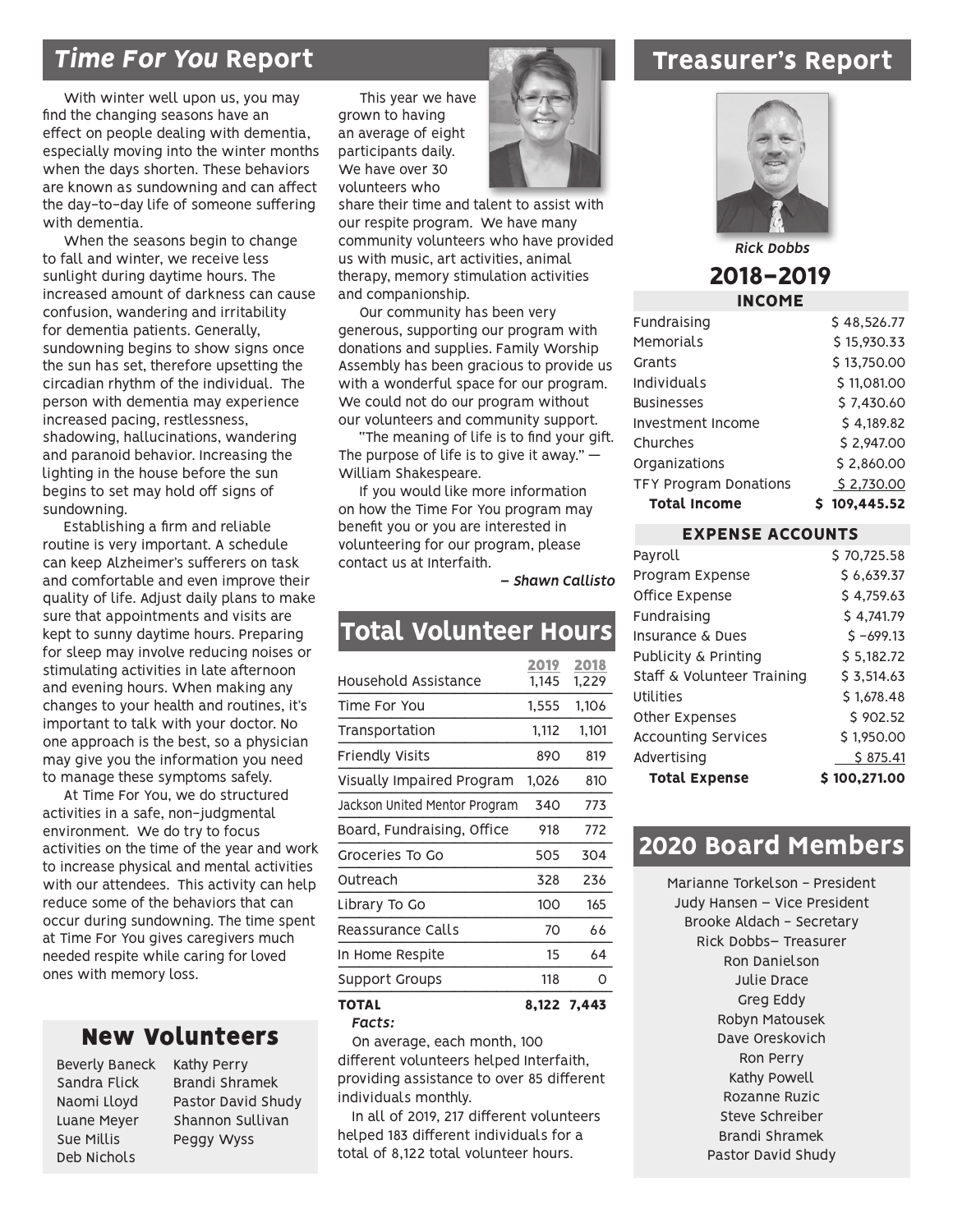### THANK YOU FOR YOUR GENEROUS SUPPORT

Interfaith kicked off their Direct Mail Campaign in November. Our Direct Mail Campaign is our largest fundraiser of the year, bringing in over 20% of our yearly budget. With the growth in our programs, increased needs of health impaired older adults and the even greater needs for volunteers and staff, this funding is vital to Interfaith's growth. We have been blessed with an outpouring of support and want to extend a heartfelt thank you to all who have donated!

In lieu of thank you letters, we utilize our newsletter to recognize donations and memorials. Many families have requested Interfaith for their family's memorials. This edition, we thank the families of Verna Arndt, Arlie Babcock, Dr. Richard Holder, Phyllis Nesbitt, Marie A. Olson, and Steve Smith for doing so.

#### Donations included in this insert include October 1st, 2019 to January 28th, 2020.

#### *We extend a heartfelt THANK YOU to the following for their support.*

IN MEMORY OF *Dan Adams* • Jim & Diane Anderson *Gerald Adsen* • Joanne Adsen *Glenn Anderson* • Patsy Anderson *Roger Anderson*  $\bullet$  Bob & Jan Eckles • Mark & Brenda Miles *Kathy O'Reilly Arndt*  $\bullet$  Dave & Kathleen *Verna Arndt* • Cory & Joyce Arndt **\* Tom & Renee Arndt** ◆ Brad & Lori Chown  $\bullet$  Alex Galston \* Don & Charlene Galston \* Karen Holverson & \* Joan Langford & Family *Ray Arneson* • Beverly Arneson  $\bullet$  Jim Arneson  $\bullet$  John Arneson *Brian Atkinson* \* Don & Mary Glasenapp *Arlie Babcock* \* Todd & Stephanie Anderson & Family  $*$  Janet Babcock  $\bullet$  Phyllis Babcock \* Andrea & Paul Bartel • Jeff & Carol Blaken \* Pat & Judy Brauner  $*$  Karen Byrns  $*$  Mildred Byrns • Chris & Mary Curran \* Bob & Jan Eckles **\* Family & Friends**  $*$  Avanell Gomer  $\bullet$  Jerel & Jenn Gunning  $*$  Ronald & Kathryn Hagen • Mike & Kristi Hanson \* Bruce & Judy Hunter  $\bullet$  Barb Knutson  $*$  Marilyn Lee • Allen & Brenda Nixon  $*$  Tom Peasley • Joe & Bonnie Reichenbach Sr.  $\bullet$  Dean & Delores Severson **\* Terry & Jane Wozney** *Patrick J. Barney* \* Janet Barney *Valera Bell* \* Ken & Dianne Langan *Betty Bichanich*  $\bullet$  Glen & Jean Tamminen *Don Bjerke*  $*$  Jan Bjerke *Ruth & George Brudos*  $*$  Jim & Lori Scharlau *Myrtle Bunde Clara Bush Victor Byrns Ed Christen* Peterson *Janet Dalby Ann Dopp Betty Eddy Gene Fisher Ellen Flood John Franke*

Johnson

Family

 $\overline{\bullet}$  Ed & Mary Bunde **\*** John & Jill Higgins *Thomas M. Bush*  $\bullet$  Diane Bush *Ruth & Glenn Button* **\* Larry & Georgia Button**  $\overline{\bullet}$  Mildred Byrns *Diane Caputo*  $\bullet$  Dave Caputo *George Carlson* **\* Barbara Carlson**  $*$  Ruth Christen *Victor & Marion Christianson* \* Darlene Christianson *Vic & Blanche Clark* \* Allan & Sandi Clark *Patricia Corcoran* • Nyla Musser *Otto Cordero* **\*** Joel & Sheryl Gilbertson *Tom Crawley*  $\overline{\bullet}$  Shelly Crawley  $*$  Arlene Dunnigan • Janet Gilbertson • James & Tammie • Wadena Sweno *Douglas Dambach*  $\bullet$  Flyina Dambach *Ruth (Holcomb) Dekinkker*  $*$  Mildred Byrns ◆ Brad & Lori Chown • Ida Dolsey  $*$  Nyla Musser *Auline & Mahlon Dettinger* **Chuck & Nancy Nibbe** *Connie & Ethel Diehm* • John & Marie Eddy *Kenneth Dolesy*  $*$  Kathy Dolesy  $\bullet$  Joyce Blaken *Merril & Ruth Doud* • MaryLee Doud *Rev. Patty Eastman* • Margaret Erickson • Gerald Eddy *Cindy Ellenbecker* **\* Bill & Connie Gates** *Harold & Dorothy Emerson* • Mitch & Sue Wester *Margie Engebretson* \* Karen Engebretson • Joyce Blaken • Jo Ann Dougherty • Jim & Lori Scharlau

*Arlene & Cal Frelk*  $*$  Northern Family Farms *Betty Gaier*  $*$  Mildred Byrns  $\bullet$  Gerald Gaier *Gene & Jon Gilbertson* \* Joel & Sheryl Gilbertson *Darlene Gomer* • Charlotte Thompson *Verda Grinde* • Mary J. Hansen *David S. Hansen*  • Mary J. Hansen *Francis Harmer*  $*$  James Harmer *Darla Havlicek* \* Don & Dorothy Havlicek *Lynda Kay Heinz*  $\bullet$  Jim Talley *Mary Hemling* \* Dave & Luane Meyer *Toby Hicks* • Arlene Dunnigan *Dr. Richard "Dick" Holder*  $\bullet$  Patrick & Cynthia Anderson  $*$  Bonnie Bahl • Mary Brown  $*$  Mildred Byrns • Kay & Stephan Dorrance \* Jo Ann Dougherty • MaryLee Doud • Carol Dougherty  $*$  Mildred Evenson \* Don & Charlene Galston **\* Bill & Connie Gates**  $\bullet$  Rod & Ellen Gearing • Glen & Jan Goeman • Mary J. Hansen  $\bullet$  Doris Holder \* Dave & Gail Jelinek  $*$  Kurt & Karen Konkol \* Dr. Gene & Janet Krohn • Dave & Mary Mack  $\bullet$  Bette Marshall • Nyla Musser • Jerry & Lynn Overman  $*$  Arlene Quinlan • Gene & Judy Ransom • Alexander & Therese Renk • Tom & Dorothy Ristuben • Rozanne & Vincent Ruzic • Dean & Delores Severson • Debra & Larry Sexe \* David & Ellajean Sparks • Jane Szymanski  $*$  Tuesday Club • Mary Van Gorden • Donna & Phillip Waldhart \* Donn & Mary Waldum • Roger Wiste *Iva Hoyum* • Dave & Luane Meyer

*Jerome Harebo*  $\bullet$  Elizabeth Harebo *Dorothy Harmer*  $*$  James Harmer *Dr. Lyle Hart* • Joe & Margery Collins *Willard Hart*  $*$  Eugene Hart *Clarice Heller*  $\overline{\bullet}$  Larry & Georgia Button \* Jo Ann Dougherty *Vaughn Hestekind*  $\bullet$  Bob & Jan Eckles *Virginia Jewel*  $\overline{\bullet}$  Don & Charlene Galston • Nyla Musser *Eddie M. and Cora L. Johnson*  $\overline{\text{Roger D.}}$  Johnson *Delila M. Johnson* \* David & Margaret Jerome • Jim & Lori Johnson *Earl D. Johnson* \* Mary Ann Johnson *Sandra Johnson* \* Dave & Kathleen Johnson *Merlin Joten* • Delores Joten *Betty Kampen* • Nyla Musser \* Paul and Judy Olson • Loren & Mary Jo Radcliffe *Pastor James Kelly*  $\bullet$  Peggy Krpata *Marguerite Kleba* \* Bob & Jan Eckles *Gary Kniesley* • Jim & Kathy Mason *Evelyn Lambert*  $*$  Lois Ferries • Skip & Grace Nordahl *Helen Larson* • Greg & Mary B. Hanson *Gilbert Laufenberg* • Arlene Dunnigan \* Dennis & Joan Hansen-Mays • Dean & Delores Severson *Charles Lee* • Marilyn Lee *Gene Lien*  $*$  Anita Lien *Loved Ones* \* Avonelle Tollefson *Robert & Geneva Mason* \* Douglas Mason *Janice Maybott*   $*$  Joyce BlakenPatrick *Mayer* • Jerome & Mary McNulty *John McDonald* \* Margaret Boisen

*Mary Ann McDonald*  $*$  Margaret Boisen *Mark McNulty* \* Rozanne & Vincent Ruzic *Richard A. Mathews* \* Avanell Gomer *Harland Melbye*  $*$  Nyla Musser *Tim Messelt* • Marjorie McNulty *Doug Michener Sr.* \* Dorothy Michener *Duane "Tadpole" Millis*  $\overline{\bullet}$  Ed & Darlene Dugan • Tom & Kathy Tomter *Duane "Tadpole" Millis & Marian Millis*  $*$  Jan Bjerke • Carol Dougherty \* Ken & Judy Dugan  $\bullet$  Charlotte Thompson *Marian Millis* • Chuck & Ruth Buswell *Daniel Mills* **\* Terry & Jane Wozney** *Osborne & Marianna Moe* \* Harry & Susan Peterson *Richard Moldenhauer*  $\bullet$  Carol Hanson • Mike & Kristi Hanson ◆ Mark & Carol Jarrett • Jim & Jeanette Kertis  $\bullet$  Ike & Rita Miles \* William & Barbara Rogstad  $*$  Avis Thompson *Lois Murray*  $\overline{\bullet}$  Ken & Judy Dugan  $\bullet$  Eugene Hart • Mark & Brenda Miles  $\bullet$  Charlotte Thompson *Terry Musser*  $\bullet$  Elaine Musser *Albert W. Muth*  $\bullet$  Geri Muth • Mark & Lisa Muth *Alec D. Muth*  $*$  Kristin Berg  $\bullet$  Geri Muth • Mark & Lisa Muth *Mary Jane Nandory* • Claire & Lois Bahnub  $\bullet$  Dennis & Linda Egeness \* Richard & Barb Loomis \* Dick & Sherry Oslie • William & Barbara Rogstad *Phyllis Nesbitt* • Don Anderson

- \* Bud & Christie Averill
- $\bullet$  Jan Bjerke • Sally Burgau
- Larry & Georgia Button
- ◆ Brad & Lori Chown
- \* Darlene Christianson
- \* Tom & Jill Dalhoff
- Carol Dougherty • Chuck & Cheryl Embretson
- Family & Friends
- $*$  Ken Frost
- $\bullet$  David & Marcia Hahn
- \* Paul & Barb Hanson
- $*$  Mark & Janice Hebaus
- David & Marilyn Hoffman
- Ron & Marianne Hultman
- \* Stan & Shirley Kuberka
- Jim & Donna Larson  $\cdot$  Lila Lynne
- 
- Nyla Musser • Robert Nesbitt
- \* Roger Ojakangas
- \* Dale R. Olson
- Millie Olson
- David & Linda
	- Oreskovich
	- ◆ Bill & Kathy Perry
	- \* Kevin & Lisa Preusser
	- Les & Linda Rhoades • Dean & Delores Severson
	- Judy Sheppard
	- $*$  Lorraine Smothers
	- Larry & Diane Smrstick
	- Glen & Jean Tamminen
	- \* Bill & Jolene Teeples
	- Chuck & Roxie
	- **Torgerson**  $\bullet$  Richard Valentino
	-
	- Joe & Mary Viavattine
	- $\bullet$  Richard & Sonia Waller
	- Barb Williams
	- John & Sally Williams
	- Roger Wiste
	- *Mary & Pete Nibbe*
	- $\bullet$  Chuck & Nancy Nibbe
	-
	- *Thelma Nielson*
	- $\overline{\bullet}$  Bob & Jan Eckles
	- *Bob & Dorothy Nortman*
	- $*$  James Nortman
	- *Bruce Nortman*
	- $*$  James Nortman *Blanche Olson*
	- Mary J. Hansen
	- Wadena Sweno
	- *Gene L. Olson*
	- Mary J. Hansen
	- $*$  Ray Ransom
	- *Lamoyne "Ole" Olson*
	- $\bullet$  Bill Arndt
	- \* Paul & Barb Hanson
	- $*$  Nyla Musser
	- $\overline{\bullet}$  Robert Nesbitt
	- Glen & Jean Tamminen
	- Gordon Vase
	- *Lemuel & Eileen Olson*
	- \* James M. & Kim Olson
		- *Continued on next page*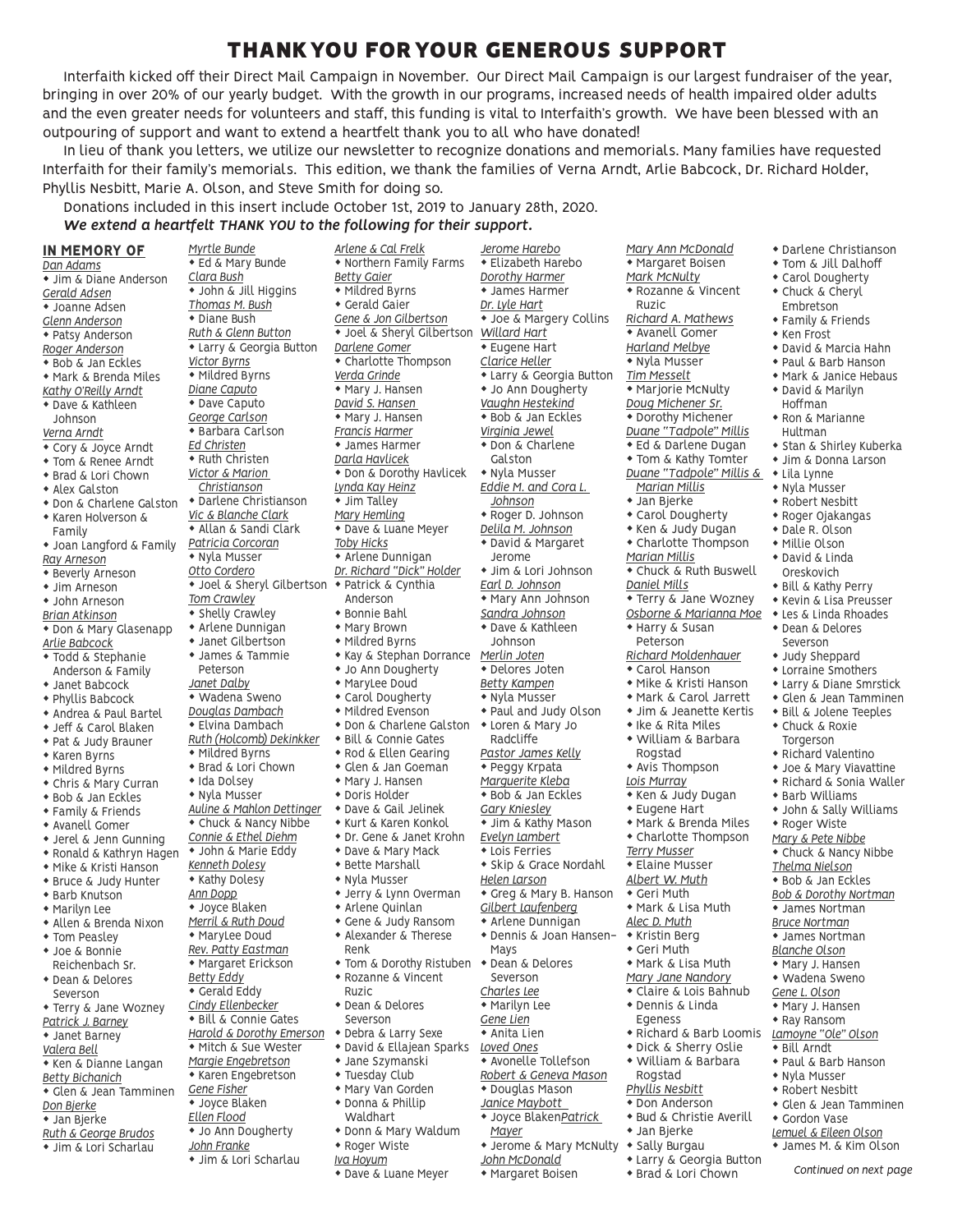#### IN MEMORY OF

 *Continued*

- *Marie A. Olson*  $*$  Mildred Byrns
- $\bullet$  Alice Comstock
- $\bullet$  Elvina Dambach
- **\*** Freddie and Donna
- Dolesy • Family & Friends
- $\bullet$  Clarice Franke
- \* Rod & Ellen Gearing
- Nyla Musser
- $\overline{\bullet}$  Monica Prochaska
- \* Dave & Lou Schneider
- $*$  Jane Szymanski
- Troy & Marianne
- Torkelson
- *Minnie H. Olson*
- $\overline{\bullet}$  Ronald K. Olson
- *Bob Ott*
- Mark & Brenda Miles
- *Kenneth Ott*
- Dorothy Ott
- *Glen & Luella Overlien* • John & Char Overlien *Tom Pfaff*  $\overline{\bullet}$  Dennis & Ruth Zielsdorf
- *Gene A. Radtke* • Nyla Musser *Michelle Razer*  $*$  Mary Anne Razer
- *Phyllis Relyea*  $\bullet$  Diane Speich
- *Duane Rice*  $*$  Ann Rice *Joan Rodenberg*
- \* Eugene Hart *Joe Rosenbaum* \* Robert Nesbitt  $\bullet$  Craig & Theresa
- Rodenberg • Glen & Jean Tamminen *Robert "Bob" Sandbergen* • Jim & Diane Anderson  $*$  Mary J. Hansen  $\bullet$  Lillian Hart  $*$  Arlene Quinlan
- *Doris Sasman* • Mary J. Hansen *Russ Scharlau*
- Jim & Lori Scharlau *Anne Scheffer* • Calvin & Kathy Thompson *Russ Schrinner*
- \* Joel & Sheryl Gilbertson *Milen & Eleanor*
- *Schroeder* \* Roger & Donna Thompson *Freda Searle*
- Avonelle Tollefson *Jim Severson* \* Ron & Jan West *Russell Sheppard*
- $\overline{\bullet}$  Nyla Musser
- 
- \* Robert Nesbitt • Glen & Jean Tamminen
- *Doris Hanson Skogstad*
- \* Dave & Mary Mack • Skip & Grace Nordahl
- *Bernie Smetana*  $*$  Lois Smetana
- *Steve Smith*
- $\bullet$  Don Anderson
- ◆ Brad & Lori Chown
- \* Dan & Heather Diehn
- \* Ken & Judy Dugan
- \* Roy & Kathleen Dunn
- $*$  Arlene Dunnigan  $\bullet$  Bob & Jan Eckles
- $\bullet$  Christian Fossum
- \* Dave & Joy Fossum
- $\bullet$  Clarice Franke
- \* Rod & Ellen Gearing
- Rhoda Gulso
- Mary J. Hansen
- $\bullet$  Dave & Gail Jelinek
- \* Dennis & Shirley
- Johnson
- Dave & Mary Mack
- Bill & Sally Moe
- \* Richard & Barb Loomis
- Clayton & Clarine
- Nelson
- Chuck & Nancy Nibbe
- John & Char Overlien
- \* Dean & Delores
- Severson
- Greg & Becky Steine
- $\bullet$  Charlotte Thompson
- Tom & Kathy Tomter
- Chuck & Roxy
- Torgerson
- *Dave Sonsalla*

\* Dave & Joy Fossum *Father John Steiner* \* Bill & Connie Gates *Ardelle Stern* \* Bill & Pam Johnson *Nicole Stetzer*  $\bullet$  Marsha Harmer *Lucille Summerevell*  $*$  Arlyce Bahnub *Carl Sweno* • Wadena Sweno *Spencer & Verna Steine* • Mary J. Hansen *Ruth Taylor*

*Harlon & Evelyn Thompson* \* Roger & Donna Thompson *Joel Thomas* **\* Jim & Lori Scharlau** *Zach Thundercloud* **\* Brad & Lori Chown** • Dave & Mary Mack *Wayne Torkelson*  $*$  Tim & Sherri Torkelson *Evelyn Walsted*  $\bullet$  Elwin & Rosalie Walsted *Darlene Walter*  $*$  Ron Walter *Thelma Wiste* • Roger Wiste \* Pastor & Mrs. Erik Zingelman *Ed & Marty Woods* • Curt & Mary Woods *Arlene Wozney* • Terry & Jane Wozney *Virginia Wussow* w Charles Wussow *Craig Yakes*

\* Brad & Lori Chown

 $\bullet$  Pat Springer *Michael Squire* • Nyla Musser *Elizabeth & Earl Staff* \* Larry & Georgia Button

*Dan Stein*

- *Larry E. Springer*
- $\bullet$  Pat Springer
- *Terri Lynne Springer*  $\bullet$  Nyla Musser
	- *Jo Ann Dougherty*

*Iris Young* • Mary J. Hansen **\* Tom & Judie Harkner** • Avonelle Tollefson

*Gene Zahrte*

• Carol Dougherty  $\bullet$  Bette Marshall *Roselyn Zeller* • Joyce Steien *Kathleen Zeman* • Winston Zeman *Don Zlesak*  $\bullet$  Geri Zlesak IN HONOR OF

• Mary Van Gorden

*Service*  $\bullet$  Stephanie Pipkin

 $\bullet$  Lee Seul *Co-op Credit Union Service Day*

- *Jan Eckles*
- Geri Zlesak
- *Karla Engebretson's 50th*

*Richard "Dick" Deno* 

- *Birthday* \* Mary A. Peterson *Karen & Bill Foust*
- $\overline{\bullet}$  Charlotte Thompson *Pat Gardner's 90th*
- *Birthday* \* Dean & Delores
- Severson • Jim & Diane Anderson
- \* Don & Dorothy Havlicek • Nyla Musser *Joel & Sheryl Gilbertson's 50th Wedding Anniversary* • Joel & Sheryl Gilbertson *Jeff Harkner Family* **\* Tom & Judie Harkner** 
	- *Joel Harkner Family* **\* Tom & Judie Harkner** *Tom & Julie Harkner*  $*$  Mary J. Hansen *Lillian Hart's Birthday* \* Merlin & Lucy Anderson  $*$  Karen Foust
	- Mary J. Hansen
	- $\bullet$  John & Char Overlien *Don & Dorothy Havlicek's 55th Wedding*
	- *Anniversary* \* Don & Dorothy Havlicek *LaMon & Karen Horby's 50th Anniversary*
	- \* Dave & Luane Meyer *Interfaith Staff & Volunteers* **\* Bill & Karen Foust** • Mary O'Brien *Interfaith Volunteers* • Joel & Rae Ellen Hickey
	- *John & Sue Lindahl* • Tim & Mary McCann *Little Norway WELCA*
- w Dennis & Linda Egeness *John & Sharon Lund Officers -*  $*$  Anonymous \* Lillian Hart

• Tom & Kathy Tomter • Claire & Lois Bahnub *Black River Falls Cleaning Arlene Quinlan BRF School Work Groups* **\*** Gene & Judy Ransom *Jim & Doris Dingeldein* • Jim & Diane Anderson *Retirement from WWIS* • Jerome & Mary McNulty *Dennis & Marie Ruda* \* Dolores Pokorny *Bob Perry's 30,000 Loaves!* **\*** Chuck & Ruth Buswell • Brad & Lori Chown \* Co-op Credit Union \* Dr. Jerry & Lori Kitowski  $*$  Robert Perry • Troy & Marianne **Torkelson** \* Margaret Peterson *Clara Smetana* \* Dave & Mary Overlien *Becky Steine's Birthday* • Mary J. Hansen *Kathy Thompson's Retirement* • Nyla Musser *Marianne Torkelson's Viterbo Graduation MA*  $*$  Barb Knutson *Troy & Marianne Torkelson* • Mary J. Hansen *Troy Torkelson Family* **\* Tom & Judie Harkner** \* Steve & Dena Stenulson

*Tim McCann*

#### INDIVIDUALS

*Roger Wiste*

Steven & Diane Aldach Gary & Rhonda Ammann Marjorie Anderson Richard Anderson James Arneson Trudy Arrington Arlyce Bahnub Mike & Betty Bills Evelyn Boos Joanne Borreson Duane Bowen Sally Burgau Rosella Burlingame Shawn Callisto Lori A Chown David Clark Alice Comstock Cynthia Crutchley Beth Darst Chuck & Marcia Devendorf Axel & Joanne Dressler Bob & Jan Eckles Randy & Mary Eddy Rich & Patsy Elrod Margaret Erickson Sandra Flick Chris & Lori Fox Clarice Franke Barry & Karolyn Gjerseth Sun Gorski Judy Hansen Mary J. Hansen Kathy & Ed Hanson Larry & Charlotte Hargis Eugene Hart Lillian Hart Carol Haugen Steve & Mary Hegna

 $*$  Pat Springer *Nena McNulty Joyce Valentino's Birthday* Bev Millis \* Pastor & Mrs. Erik Zingelman Brenda Heuer Alden Hoefer & Marion Stuart Bruce & Peggy Holmgreen Gil Homstad Amanda Hudson Vicki Hurlburt Bill & Valerie Jacobson Dave & Gail Jelinek Deb Jones Jim & Jeanette Kertis Dr. Nick & Bobbi Kitowski Mayland & Alice Klevgard Alvin & Gwyn Knutson Leonard & Jill Kostohryz Jill Kramer Mahan Bill Meyer Steve Nau

Paul & Connie Helstad

Jay & Katherine Laabs Dr. Al & Jeanette Lahmayer Dr. Bruce & Barbara Lahmayer Rolland & Amanda Lee Richard & Barb Loomis Jean Lovlien Dave & Mary Mack Dr. Michael & Christina Gene & Barbara Mason Robyn Matousek Lorraine McDonald Dick & Kathy Mertig Nyla Musser Mrs. Phyllis Myers Grace Nelson Chuck & Nancy Nibbe Gaylord E. Olson Ronald G. Olson Julie Olver David & Linda Oreskovich Jerry & Lynn Overman Buck & Sue Paulsrud Robert Perry Alice Peterson Dolores Pokorny Bill & Kathy Potter Jim & Kathy Powell Roger Reinart Al Barnes & Maggie Rewald Paul & Theresa Ripp Donna Rousey Rozanne & Vincent Ruzic United Methodist - Alma Roger & Kaye Sands Steve Schreiber Michael Schulenburg Norbert & Phyllis Sedelbauer Dean & Delores Severson Clara Smetana Darlene Smothers Jan Spangler James Sprinkle Barbara Stenberg Rich & Charlene Stevens Terry Stevens Norm & Renea Stoker Jane Szymanski Glen & Jean Tamminen Pat & Phyllis Tangney Troy & Marianne

Torkelson Donn & Mary Waldum Hattie Walker Roger & Frances Wentz Peter & Mary Beth White-Jacobs Ron & Sarah Wirtz Charles Wussow Dennis & Alice Young Leatrice M. Young Mary Lou Young Sam Young Debbie Zobel

#### **BUSINESSES**

Alliant Energy Amy's Crafts Atrium Care Center Black River Furniture Outlet Black River Memorial Hospital Cain's Orchard **Carquest** Co-op Credit Union Coulee Region Landscape & Design D&S Manufacturing Fiber Garden & Friends Jackson Electric Cooperative Kwik Trip Foods Moe's Hardware Hank Perkins Pine View Care Center Pine View Terrace Riverside Auto Sales Sure Stay Hotel Theisens The Print Shop Utopian Dreams Gifts

#### CHURCHES

Catholic Little Norway Little Norway Sunday

School Merrillan United Methodist Northfield ELCW Rebecca Circle of Little

Norway South Beaver Creek Squaw Creek Lutheran Taylor Women of ELCA United Methodist

Center

Mops

Network for Good

United Methodist Church Women's Day Upper Beaver Creek **WELCA** 

Women of New Hope Lutheran

ORGANIZATIONS Amazon Smile Backyard Creations Bader Foundation Beaches Corner Classic Tractor Club Brookdale Foundation - Ramapo Trust Clark County United Way, Inc Knights of Columbus Lunda Charitable Fund

Community Christian Evangelical Lutheran Family Worship Assembly

Hixton United Methodist Immaculate Conception